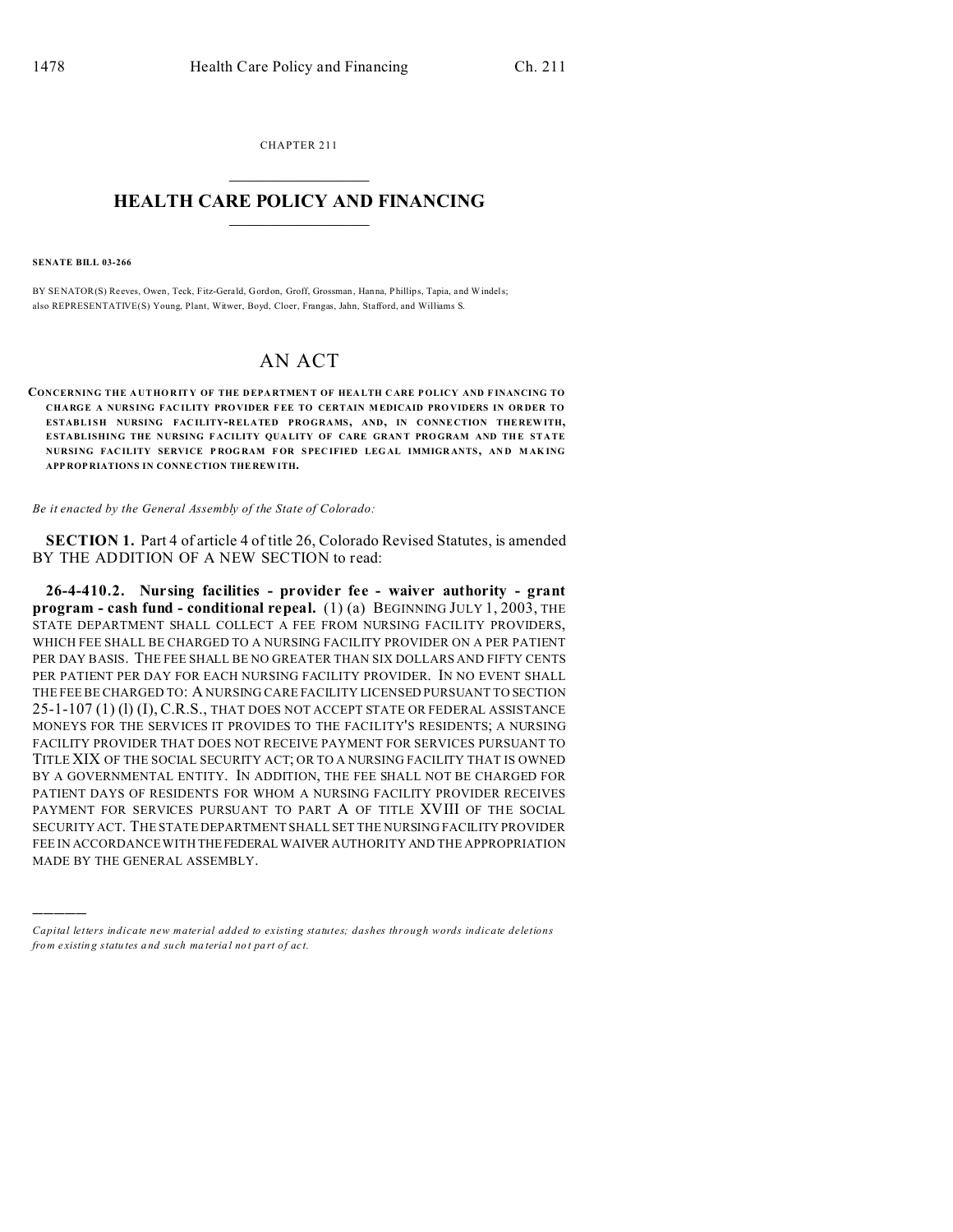(b) THE STATE DEPARTMENT SHALL SEEK THE APPROPRIATE FEDERAL WAIVER FROM THE FEDERAL REQUIREMENTS FOR THE IMPOSITION OF A NURSING FACILITY PROVIDER FEE. THE STATE DEPARTMENT SHALL EXCLUDE THE FEWEST NUMBER OF NURSING FACILITY PROVIDERS FROM THE FEE TO BE CHARGED PURSUANT TO THIS SUBSECTION (1) AS IS NECESSARY TO OBTAIN THE WAIVER UNDER THIS PARAGRAPH (b).

(c) THE STATE DEPARTMENT SHALL NOT COLLECT A FEE PURSUANT TO THIS SUBSECTION (1) FOR PURPOSES OF THE STATE NURSING FACILITY SERVICE PROGRAM, ESTABLISHED IN PART 2 OF ARTICLE 15 OF THIS TITLE, UNLESS PART 2 OF ARTICLE 15 OF THIS TITLE IS IMPLEMENTED.

(2) ALL FEES COLLECTED PURSUANT TO SUBSECTION (1) OF THIS SECTION SHALL BE TRANSMITTED TO THE STATE TREASURER, WHO SHALL CREDIT THE SAME TO THE NURSING FACILITY CASH FUND, WHICH FUND IS HEREBY CREATED AND REFERRED TO IN THIS SECTION AS THE "FUND". THE MONEYS IN THE FUND SHALL BE SUBJECT TO ANNUAL APPROPRIATION BY THE GENERAL ASSEMBLY FOR THE PURPOSES OF THE NURSING FACILITY QUALITY OF CARE GRANT PROGRAM AUTHORIZED IN SUBSECTION (3) OF THIS SECTION AND THE STATE NURSING FACILITY SERVICE PROGRAM AUTHORIZED IN PART 2 OF ARTICLE 15 OF THIS TITLE. ANY MONEYS IN THE FUND NOT EXPENDED FOR THESE PURPOSES MAY BE INVESTED BY THE STATE TREASURER AS PROVIDED BY LAW. ALL INTEREST AND INCOME DERIVED FROM THE INVESTMENT AND DEPOSIT OF MONEYS IN THE FUND SHALL BE CREDITED TO THE FUND. ANY UNEXPENDED AND UNENCUMBERED MONEYS REMAINING IN THE FUND AT THE END OF ANY FISCAL YEAR SHALL REMAIN IN THE FUND AND SHALL NOT BE CREDITED OR TRANSFERRED TO THE GENERAL FUND OR ANY OTHER FUND.

(3) THE STATE DEPARTMENT SHALL ESTABLISH A NURSING FACILITY QUALITY OF CARE GRANT PROGRAM FOR THE PURPOSE OF MAINTAINING THE CONTINUITY AND QUALITY OF CARE FOR MEDICAID NURSING FACILITY PATIENTS. THE STATE DEPARTMENT SHALL DISTRIBUTE GRANTS TO NURSING FACILITY PROVIDERS, WHO PAID THE FEE CHARGED PURSUANT TO SUBSECTION (1) OF THIS SECTION, UNDER THE NURSING FACILITY QUALITY OF CARE GRANT PROGRAM ON THE BASIS OF THAT NURSING FACILITY'S MEDICAID PATIENT DAYS. THE STATE DEPARTMENT SHALL DISTRIBUTE GRANTS UNDER THE PROGRAM NO MORE THAN FOURTEEN DAYS AFTER RECEIPT OF THE FEE CHARGED PURSUANT TO SUBSECTION (1) OF THIS SECTION. THE STATE DEPARTMENT SHALL PAY FOR THE NURSING FACILITY QUALITY OF CARE GRANTS FROM MONEYS IN THE FUND.

(4) IT IS THE INTENT OF THE GENERAL ASSEMBLY THAT THE NURSING FACILITY QUALITY OF CARE GRANT PROGRAM SHALL BE IN ADDITION TO THE AMOUNT OF THE GENERAL ASSEMBLY'S ANNUAL APPROPRIATION FOR NURSING FACILITY MEDICAID PAYMENTS MADE PURSUANT TO THE COLORADO MEDICAL ASSISTANCE ACT.

(5) IF THE NURSING FACILITY PROVIDER FEE REQUIRED BY SUBSECTION (1) OF THIS SECTION IS REPEALED, NOTWITHSTANDING ANY OTHER PROVISION OF THIS SECTION, THE STATE DEPARTMENT SHALL NOT CONTINUE THE NURSING FACILITY QUALITY OF CARE GRANT PROGRAM ESTABLISHED IN SUBSECTION (3) OF THIS SECTION. IF THE NURSING FACILITY QUALITY OF CARE GRANT PROGRAM ESTABLISHED IN SUBSECTION (3) OF THIS SECTION IS REPEALED, NOTWITHSTANDING ANY OTHER PROVISION OF THIS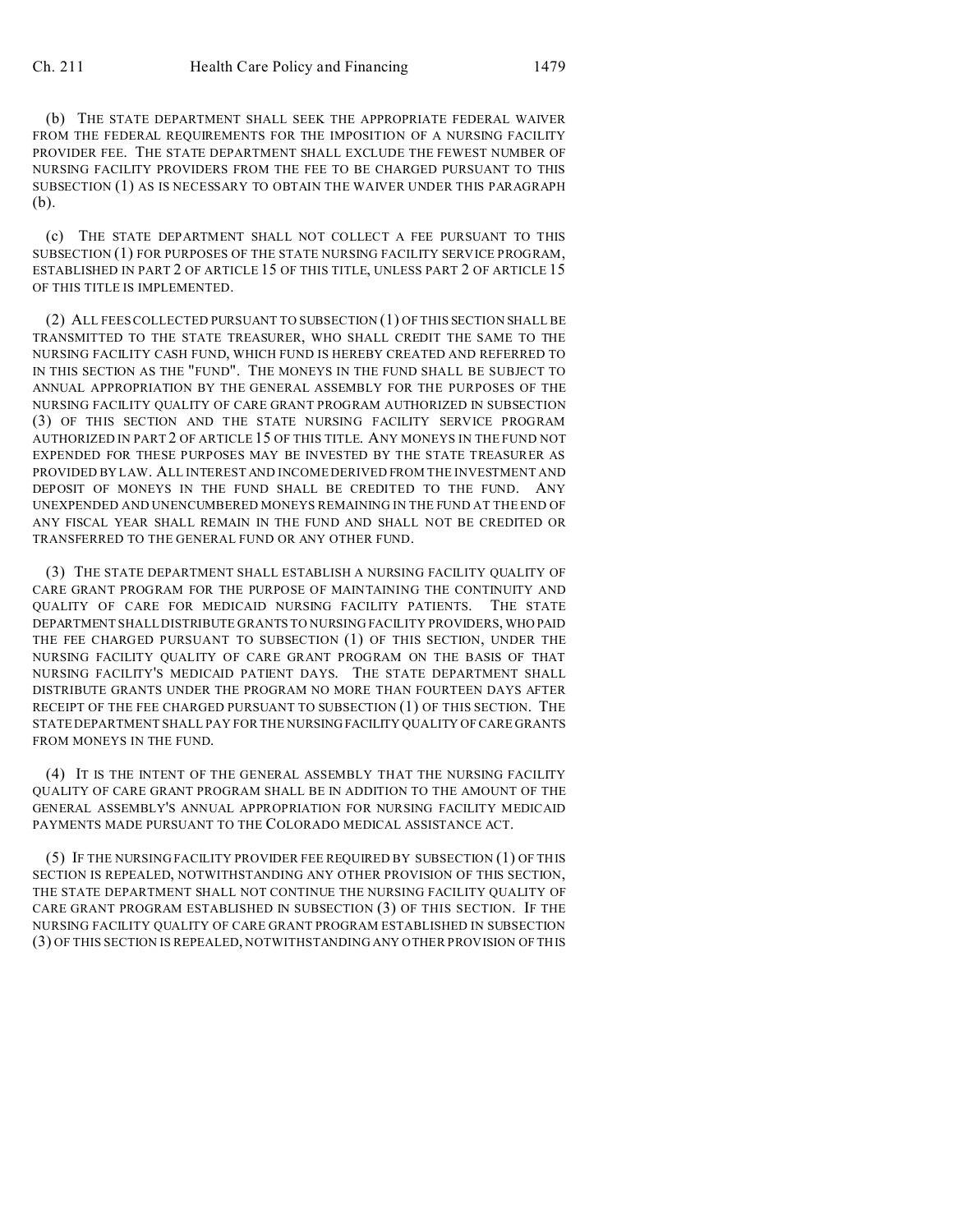SECTION, THE STATE DEPARTMENT IS NOT AUTHORIZED TO CHARGE THE NURSING FACILITY PROVIDER FEE REQUIRED BY SUBSECTION (1) OF THIS SECTION.

**SECTION 2.** Article 15 of title 26, Colorado Revised Statutes, is amended BY THE ADDITION OF A NEW PART to read:

## PART 2

## STATE NURSING FACILITY SERVICE PROGRAM

**26-15-201. Definitions.** AS USED IN THIS PART 2, UNLESS THE CONTEXT OTHERWISE REQUIRES:

(1) "ELIGIBLE PERSON" MEANS A PERSON WHO:

(a) WAS LEGALLY RECEIVING NURSING FACILITY SERVICES THROUGH THE STATE'S MEDICAL ASSISTANCE PROGRAM PURSUANT TO ARTICLE 4 OF THIS TITLE AND RESIDED IN A NURSING FACILITY ON MARCH 5, 2003;

(b) BECAME INELIGIBLE FOR MEDICAL ASSISTANCE PURSUANT TO ARTICLE 4 OF THIS TITLE DUE TO THE PASSAGE OF SENATE BILL 03-176; AND

(c) IS LIVING IN A NURSING FACILITY AS OF THE EFFECTIVE DATE OF THE STATE NURSING FACILITY SERVICE PROGRAM.

(2) "NURSING FACILITY" SHALL HAVE THE SAME MEANING AS SET FORTH IN SECTION 26-4-103 (11).

(3) "STATE DEPARTMENT" MEANS THE DEPARTMENT OF HEALTH CARE POLICY AND FINANCING.

**26-15-202. State nursing facility service program - authorization - rates.** (1) THERE IS HEREBY ESTABLISHED THE STATE NURSING FACILITY SERVICE PROGRAM FOR THE PURPOSE OF PAYING NURSING FACILITY PROVIDERS FOR SERVICES PROVIDED TO ELIGIBLE PERSONS. THE STATE NURSING FACILITY SERVICE PROGRAM SHALL BE SUBJECT TO AVAILABLE APPROPRIATIONS BY THE GENERAL ASSEMBLY FROM THE NURSING FACILITY CASH FUND ESTABLISHED IN SECTION 26-4-410.2 (2).

(2) THE STATE DEPARTMENT SHALL PAY A NURSING FACILITY PROVIDER FOR SERVICES PROVIDED ON THE IMPLEMENTATION DATE OF SENATE BILL 03-176, AS ENACTED AT THE FIRST REGULAR SESSION OF THE SIXTY-FOURTH GENERAL ASSEMBLY, AND EACH DAY THEREAFTER TO AN ELIGIBLE PERSON UNTIL THAT PERSON IS DISCHARGED FROM NURSING FACILITY CARE. THE PAYMENT FOR ANY SERVICES PROVIDED BETWEEN THE IMPLEMENTATION DATE OF SENATE BILL 03-176, AS ENACTED AT THE FIRST REGULAR SESSION OF THE SIXTY-FOURTH GENERAL ASSEMBLY, AND JUNE 30, 2003, UNDER THIS PART 2 SHALL BE MADE RETROACTIVELY BY THE STATE DEPARTMENT AFTER JULY 1, 2003. THE STATE DEPARTMENT SHALL PAY THE NURSING FACILITY PROVIDER A RATE EQUAL TO THE ESTIMATED STATEWIDE AVERAGE DAILY RATE MINUS THE PATIENT'S SHARE, AS DETERMINED PURSUANT TO ARTICLE 4 OF THIS TITLE, OR THE NURSING FACILITY PROVIDER'S MEDICAID RATE, WHICHEVER IS LESS, FOR EACH DAY AN ELIGIBLE PERSON IS LIVING IN THE NURSING FACILITY. THE ESTIMATED STATEWIDE AVERAGE DAILY RATE SHALL BE ADJUSTED ANNUALLY BY THE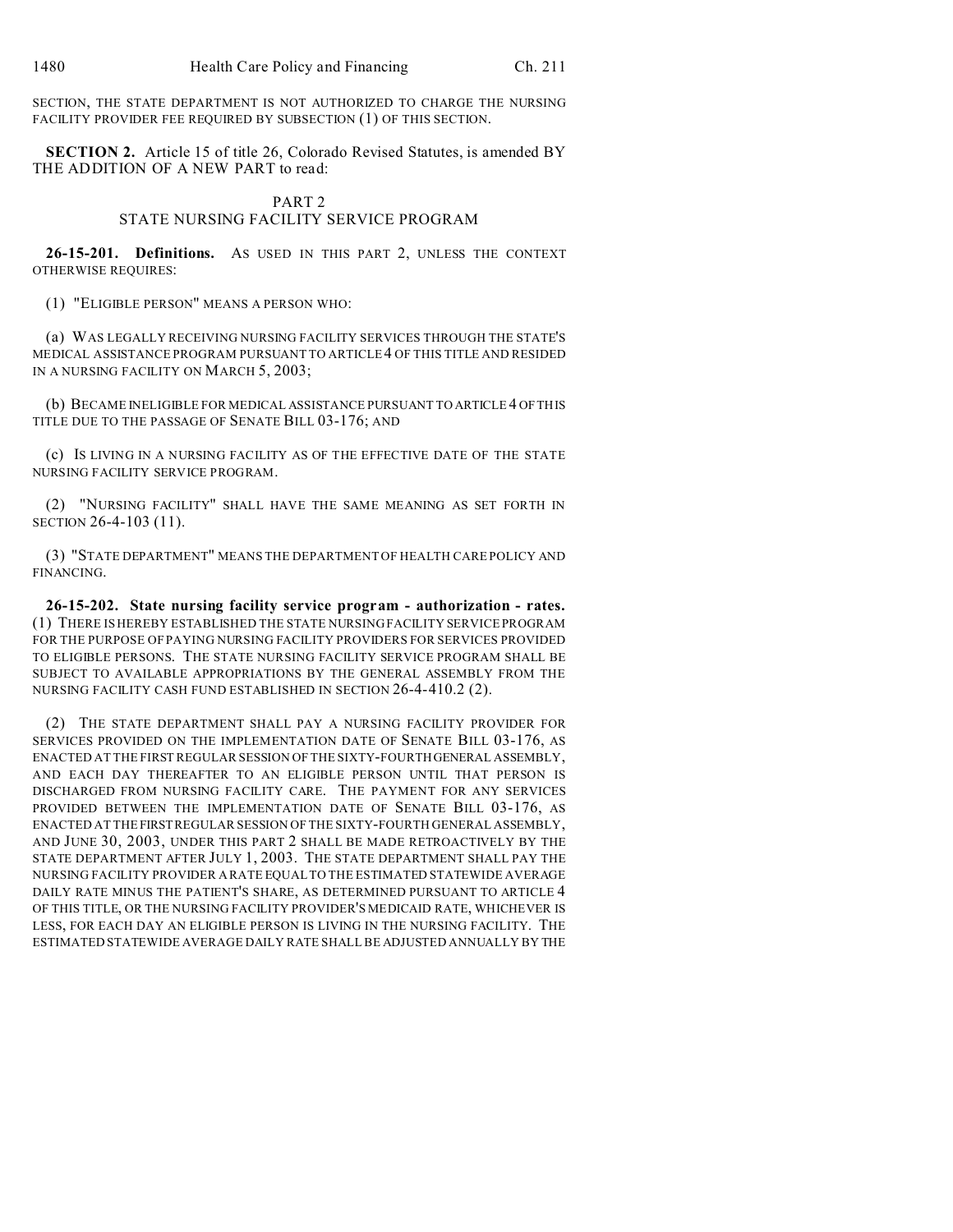ESTIMATED ANNUAL INCREASE IN THE STATEWIDE AVERAGE DAILY RATE. A NURSING FACILITY PROVIDING SERVICES TO AN ELIGIBLE PERSON PURSUANT TO THIS PART 2 SHALL RETAIN THE PATIENT'S SHARE OF PAYMENT AS DEFINED PURSUANT TO ARTICLE 4 OF THIS TITLE AS PARTIAL PAYMENT FOR SERVICES PROVIDED TO THE PATIENT. A NURSING FACILITY PROVIDING SERVICESUNDER THE STATE NURSING FACILITY SERVICE PROGRAM SHALL PROVIDE, AT A MINIMUM, THE SPECTRUM OF SERVICES REQUIRED UNDER THE RATE PAID TO THAT FACILITY PURSUANT TO ARTICLE 4 OF THIS TITLE, BUT MAY USE THE RATE PAID PURSUANT TO THIS SUBSECTION (2) TO PAY FOR ANY ADDITIONAL HEALTH CARE SERVICES PROVIDED TO THE PATIENT WHILE UNDER THAT FACILITY'S CARE. IN ADDITION, A NURSING FACILITY MAY SEEK ADDITIONAL FUNDS FROM OTHERSOURCES FOR THE COST OF PROVIDING HEALTH CARE SERVICES THAT ARE NOT FULLY COVERED BY THE RATE PAID TO THAT NURSING FACILITY PURSUANT TO THIS PART 2.

(3) THE STATE DEPARTMENT SHALL NOT PAY A NURSING FACILITY PROVIDER FOR SERVICES PROVIDED TO AN ELIGIBLE PERSON IN THE STATE NURSING FACILITY SERVICE PROGRAM UNLESS THE PROVIDER IS ELIGIBLE TO RECEIVE PAYMENT FOR SUCH SERVICES UNDER ARTICLE 4 OF THIS TITLE.

**26-15-203. Rule-making authority - report.** (1) THE MEDICAL SERVICES BOARD SHALL ADOPT ANY RULES NECESSARY FOR THE IMPLEMENTATION AND ADMINISTRATION OF THE STATE NURSING FACILITY SERVICE PROGRAM. AT A MINIMUM, THE RULES SHALL ADDRESS AN ELIGIBLE PERSON'S RIGHTS AND RESPONSIBILITIES, INCLUDING THE PAYMENT OF THE PATIENT'S SHARE PURSUANT TO SECTION 26-15-202 (2), UNDER THE STATE NURSING FACILITY SERVICE PROGRAM.

(2) THE STATE DEPARTMENT SHALL REPORT TO THE JOINT BUDGET COMMITTEE OF THE GENERAL ASSEMBLY BY JULY 15, 2003, AND EACH JULY 15 THEREAFTER, THE NUMBER OF ELIGIBLE PERSONS ENROLLED IN THE STATE NURSING FACILITY SERVICE PROGRAM AT THE BEGINNING OF THE FISCAL YEAR AND THE RATE TO BE PAID TO NURSING FACILITY PROVIDERS PURSUANT TO SECTION 26-15-202 (2) FOR THAT FISCAL YEAR.

**26-15-204. Implementation of part.** THIS PART 2 SHALL ONLY BE IMPLEMENTED WHEN SENATE BILL 03-176, AS ENACTED AT THE FIRST REGULAR SESSION OF THE SIXTY-FOURTH GENERAL ASSEMBLY, IS IMPLEMENTED.

**26-15-205. Repeal of part.** THIS PART 2 IS REPEALED, EFFECTIVE JULY 1, 2008. PRIOR TO SUCH REPEAL, THE STATE NURSING FACILITY SERVICE PROGRAM SHALL BE REVIEWED AS PROVIDED FOR IN SECTION 24-34-104, C.R.S.

**SECTION 3.** 24-34-104 (39) (b), Colorado Revised Statutes, is amended BY THE ADDITION OF A NEW SUBPARAGRAPH to read:

**24-34-104. General assembly review of regulatory agencies and functions for termination, continuation, or reestablishment.** (39) (b) The following agencies, functions, or both, shall terminate on July 1, 2008:

(XVI) THE STATE NURSING FACILITY SERVICE PROGRAM IMPLEMENTED BY THE DEPARTMENT OF HEALTH CARE POLICY AND FINANCING PURSUANT TO PART 2 OF ARTICLE 15 OF TITLE 26, C.R.S.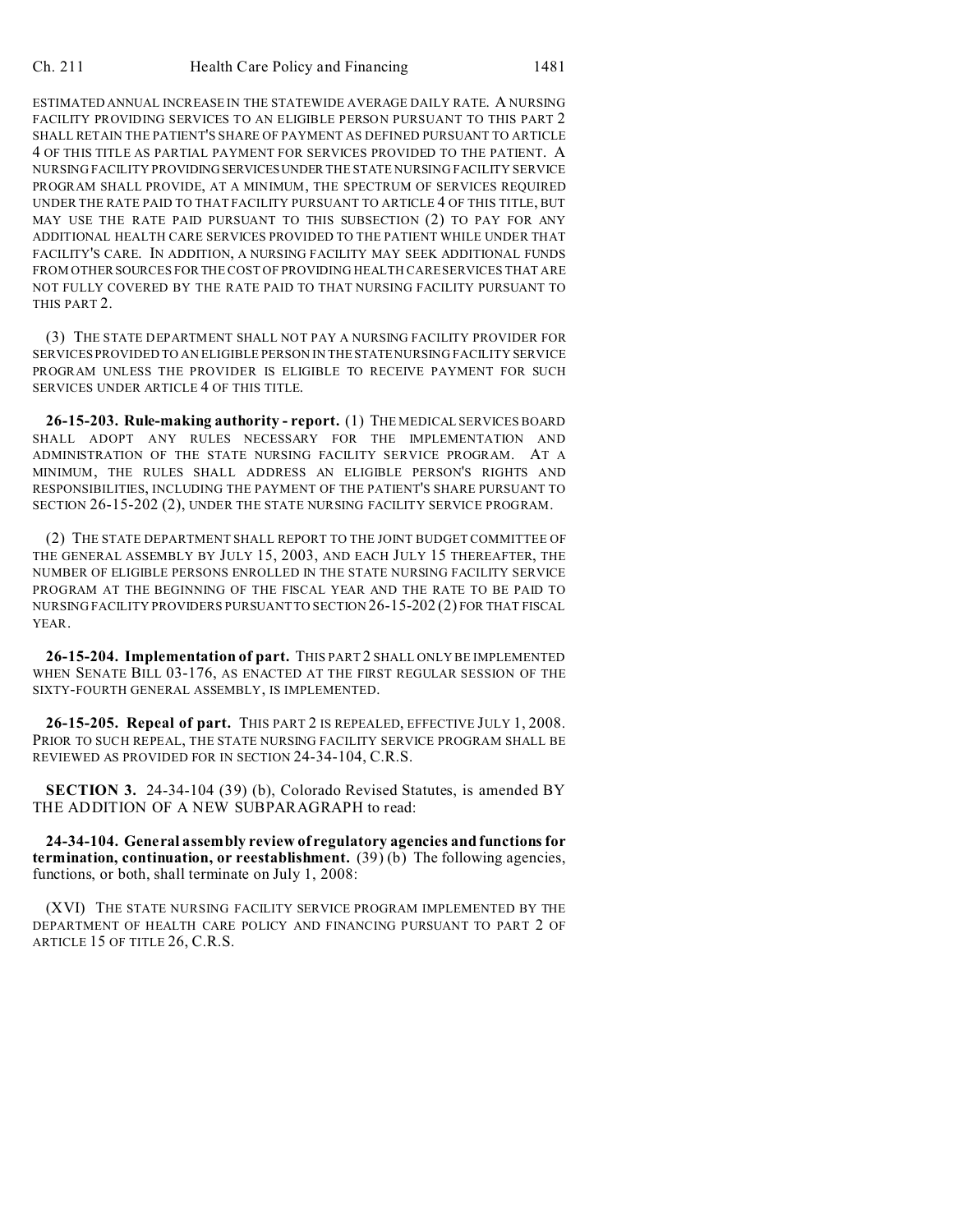**SECTION 4.** 26-15-101, Colorado Revised Statutes, is amended to read:

**26-15-101. Short title.** This article PART 1 shall be known and may be cited as the "Reform Act for the Provision of Health Care for the Medically Indigent".

**SECTION 5.** The introductory portion to 26-15-103, Colorado Revised Statutes, is amended to read:

**26-15-103. Definitions.** As used in this article PART 1, unless the context otherwise requires:

**SECTION 6.** 26-15-104, Colorado Revised Statutes, is amended to read:

**26-15-104. Program for the medically indigent established.** A program for the medically indigent is hereby established, to commence July 1, 1983, which shall be administered by the department of health care policy and financing, to provide payment to providers for the provision of medical services to eligible persons who are medically indigent. The department of health care policy and financing may promulgate such rules and regulations as are necessary for the implementation of this article PART 1 in accordance with article 4 of title 24, C.R.S.

**SECTION 7.** 26-15-104.3, Colorado Revised Statutes, is amended to read:

**26-15-104.3. Eligibility of legal immigrants for services.** A legal immigrant who is a resident of the state of Colorado shall be eligible to receive services under this article PART 1 so long as he or she meets the eligibility requirements. As used in this section, "legal immigrant" has the same meaning as described in section 26-4-103 (8.5). As a condition of eligibility for services under this article PART 1, a legal immigrant shall agree to refrain from executing an affidavit of support for the purpose of sponsoring an alien on or after July 1, 1997, under rules promulgated by the immigration and naturalization service during the pendency of such legal immigrant's receipt of services under this article PART 1. Nothing in this section shall be construed to affect a legal immigrant's eligibility for services under this article PART 1 based upon such legal immigrant's responsibilities under an affidavit of support entered into before July 1, 1997.

**SECTION 8.** 26-15-106 (5) (a) (II) (C), (8) (a), and (13) (a), Colorado Revised Statutes, are amended to read:

**26-15-106. Responsibility of the department of health care policy and financing - provider contracts.** (5) (a) The responsibilities of providers who provide medical care through the program for the medically indigent are as follows:

(II) (C) When acting in the capacity of a provider, university hospital shall comply with all requirements of this article PART 1 relating to contracts with providers.

(8) Each provider contract shall specify that:

(a) Contract dollars provided over the fiscal year will be managed to assure that funds are available to provide the emergency services as defined in this article PART 1; and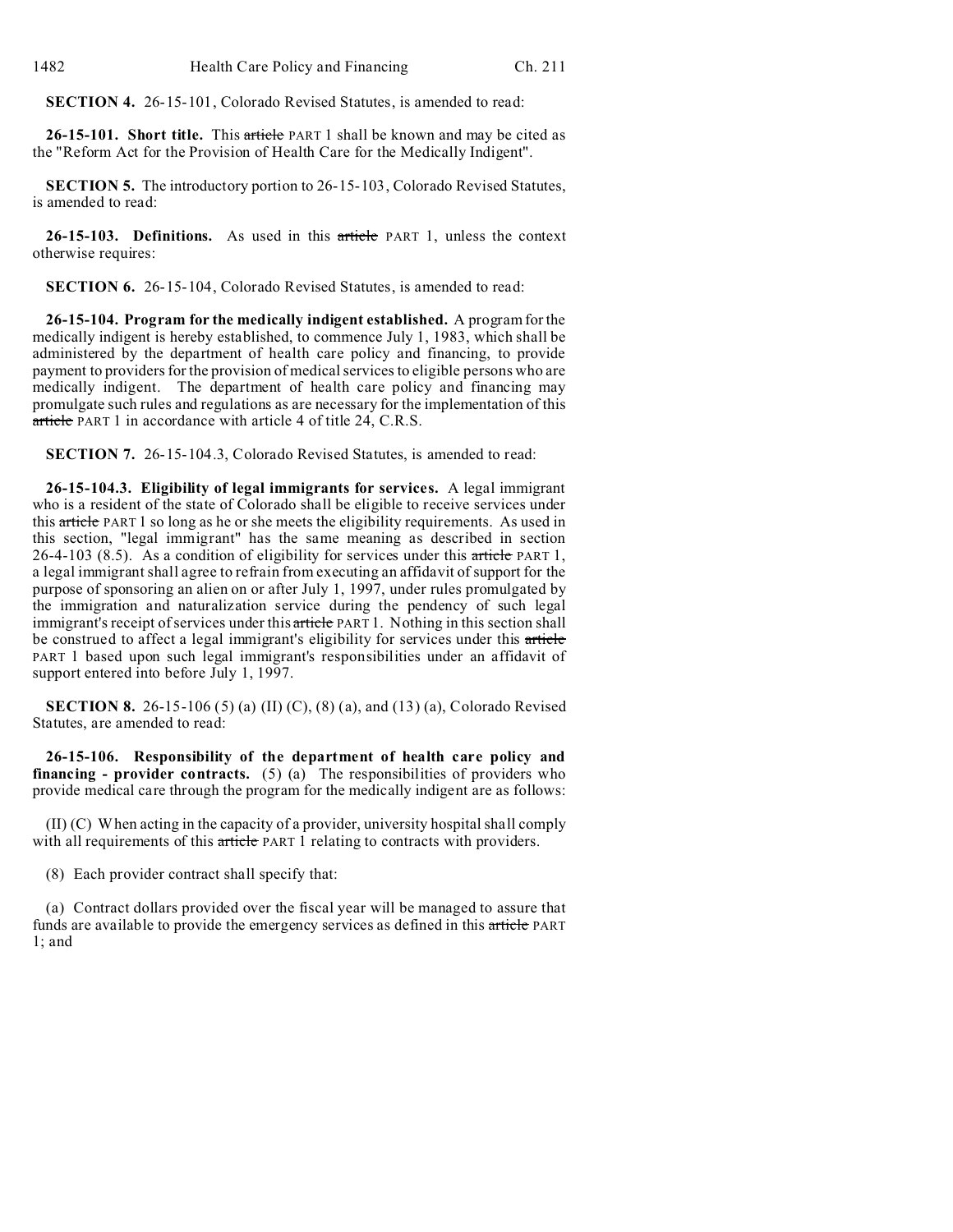(13) (a) Every contract shall require that a medically indigent person who wishes to be determined eligible for assistance under this article PART 1 shall submit a signed application therefor to the provider or to the state department.

**SECTION 9.** 26-15-110 (2), Colorado Revised Statutes, is amended to read:

**26-15-110. Existing programs included - exceptions - appropriations.** (2) The general assembly shall make annual appropriations to the state department to accomplish the purposes of this article PART 1.

**SECTION 10.** 26-15-111, Colorado Revised Statutes, is amended to read:

**26-15-111. Effect of part 1.** This article PART 1 shall not affect the department of institution's HUMAN SERVICES' responsibilities for the provision of mental health care in accordance with part 2 of article 1 of title 27, C.R.S., and this article PART 1 shall not affect any provisions of article 22 of title 23, C.R.S., or any other provisions of law relating to the university of Colorado psychiatric hospital.

**SECTION 11.** 26-15-112, Colorado Revised Statutes, is amended to read:

**26-15-112. Penalties.** Any person who represents that any medical service is reimbursable or subject to payment under this article PART 1 when he or she knows that it is not and any person who represents that he or she is eligible for assistance under this article PART 1 when he or she knows that he or she is not commits a class 2 misdemeanor and shall be punished as provided in section 18-1.3-501, C.R.S.

**SECTION 12. Appropriation - adjustments to the 2003 long bill.** (1) For the implementation of this act, appropriations made in the annual general appropriation act to the department of health care policy and financing for the fiscal year beginning July 1, 2003, shall be adjusted as follows:

(a) The medical services premiums general fund appropriation is decreased by nine million nine hundred thirty-four thousand dollars (\$9,934,000) and the cash fund appropriation is increased by nine million nine hundred thirty-four thousand dollars (\$9,934,000). The cash fund appropriation shall be from the nursing facility cash fund created in section 26-4-410.2 (2), Colorado Revised Statutes.

(b) The appropriation for the medical services premiums is increased by thirty million five hundred seventeen thousand and sixteen dollars (\$30,517,016). Of said sum, fifteen million two hundred fifty-eight thousand five hundred eight dollars (\$15,258,508) shall be cash funds and fifteen million two hundred fifty-eight thousand five hundred eight dollars (\$15,258,508) shall be federal funds. The cash fund appropriation shall be from the nursing facility cash fund created in section 26-4-410.2 (2), Colorado Revised Statutes. The appropriation shall be for the nursing facility quality of care grant program established in section 26-4-410.2 (3), Colorado Revised Statutes.

(c) The cash fund appropriation for other medical services is increased by five million, two hundred fifty-eight thousand, five hundred eight dollars (\$5,258,508). The cash fund appropriation shall be from the nursing facility cash fund established in section 26-4-410.2 (2), Colorado Revised Statutes. The appropriation shall be for